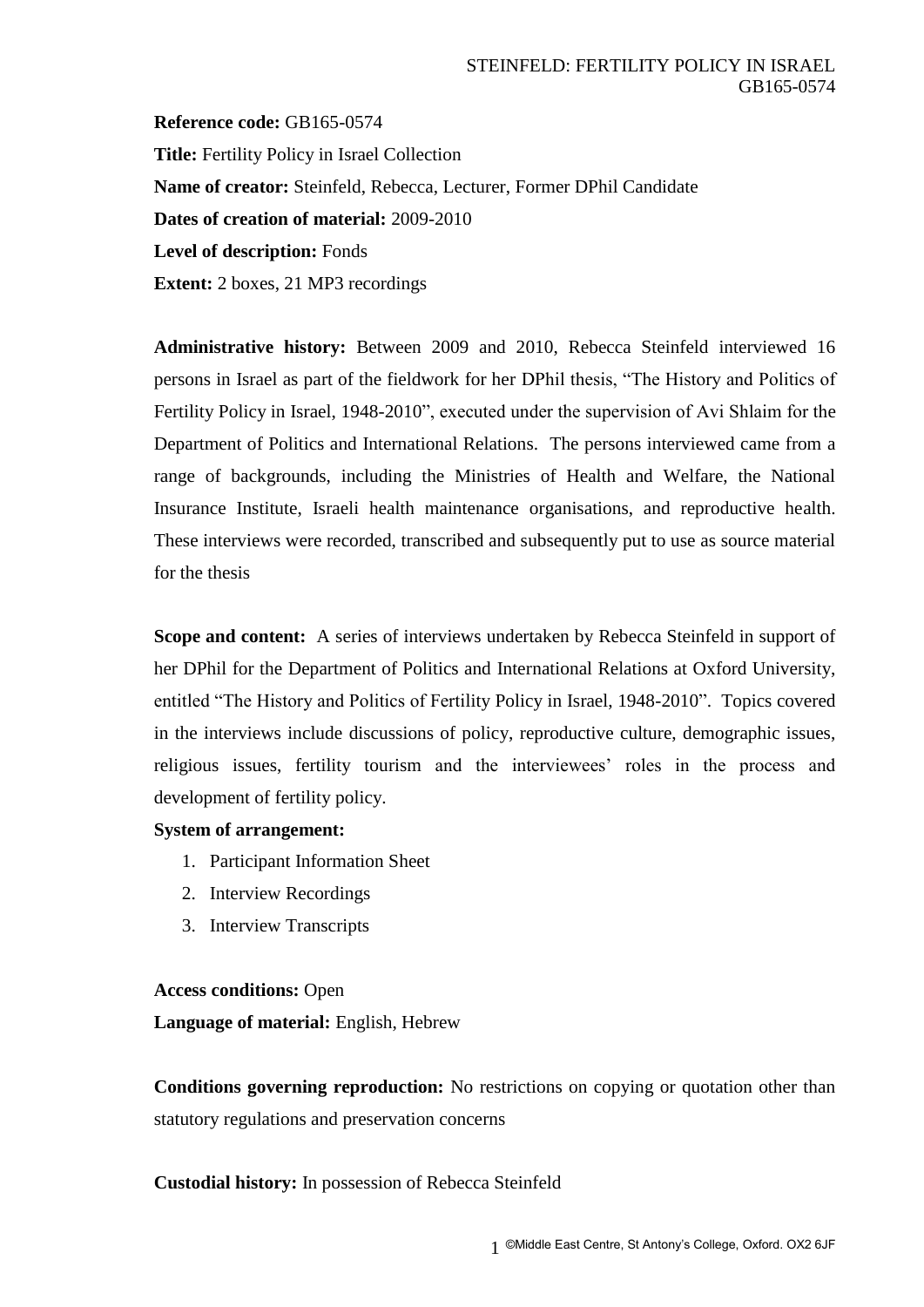**Immediate source of acquisition:** Received as a gift from Rebecca Steinfeld on 17 August 2012

# **Related Units of Description:**

# **In MEC Archive**

Other collections relating to health or medicine include:

- GB165-0006 Ernest Altounyan Collection
- GB165-0161 Jerusalem and East Mission Collection
- GB165-0203 Middle East Development Division Collection
- GB165-0214 Stanley Mylrea Collection
- GB165-0373 Palestine and Lebanon Nurses' Mission
- GB165-0355 Percy D'Erf and Grace Wheeler Collection

## **Finding aids:** In Guide; Handlist

**Publication note:** Dr Steinfeld's thesis is currently held by the Bodleian Library.

**Archivist's note:** Fonds, series and item level description created by Thomas Stanbury, 21 Feb 2013 and revised by Debbie Usher 14 Mar 2013 and 19 Mar 2013.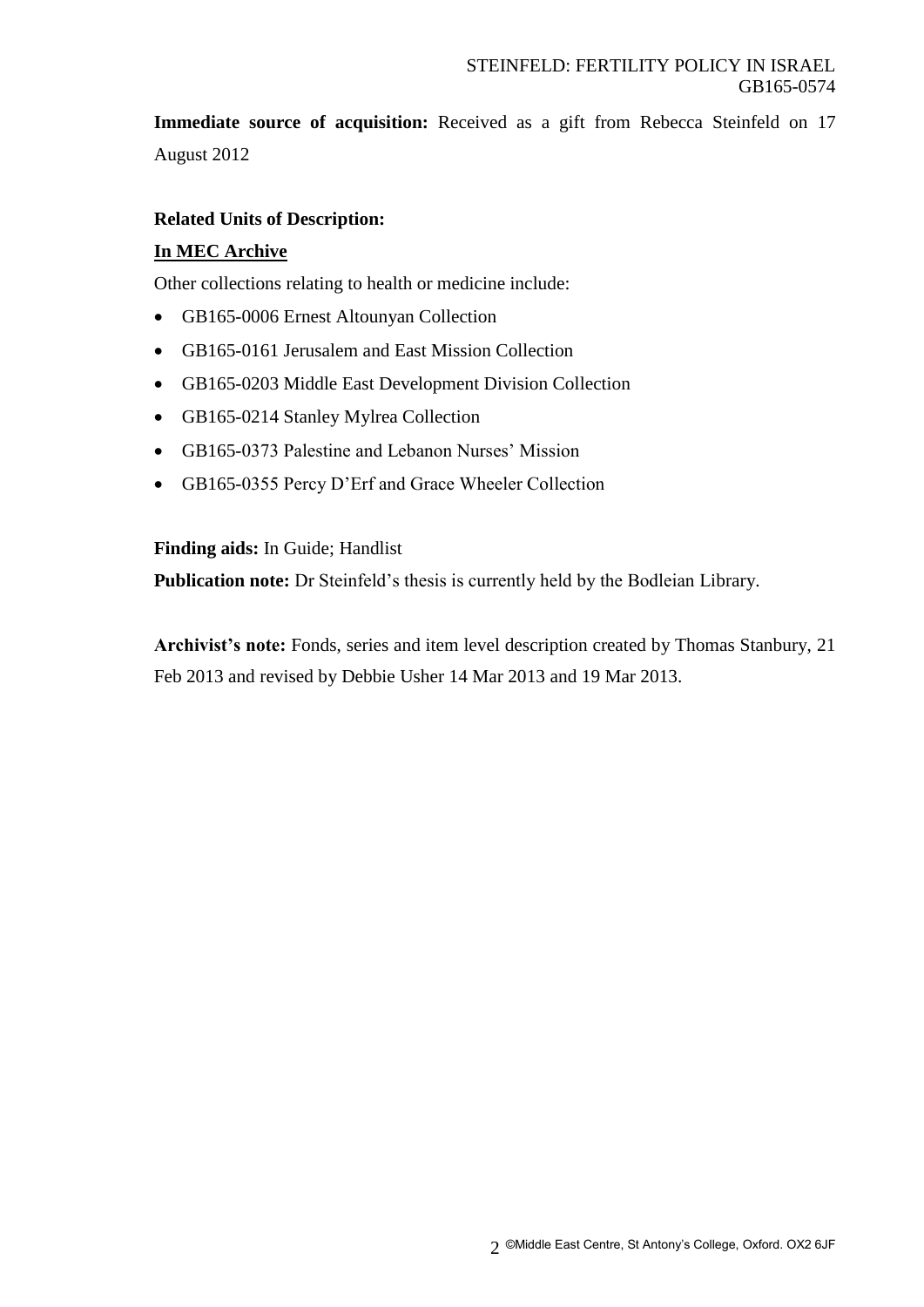# **SERIES AND ITEM LEVEL DESCRIPTION OF THE FERTILITY POLICY IN ISRAEL COLLECTION**

# **1 Participant Information Sheet**

**Undated 2 sheets**

Blank two-page information sheet given to interviewees, detailing the name, researcher and purpose of the study, the reason for the selection of the interviewee, the interviewee's involvement in the study, and the interviewee's rights and status

| $\overline{2}$ | <b>Interview MP3 Recordings</b>           | <u>2 Mar 2009 – </u> | 21 recordings      |
|----------------|-------------------------------------------|----------------------|--------------------|
|                | MP3 recordings of interviews made as part | 17 Jun 2010          | (total duration in |
|                | of Rebecca Steinfeld's research for her   |                      | hours/minutes/     |
|                | <b>DPhil Dissertation.</b>                |                      | seconds 20:06:03)  |
| 2/1            | Ofra Balaban, Interview Part One          | 28 Mar 2009          | 1:29:48            |
| 2/2            | Ofra Balaban, Interview Part Two          | 28 Mar 2009          | 00:24:29           |
| 2/3            | Naomi Chazan, Interview                   | 17 Jun 2010          | 00:46:29           |
| 2/4            | Professor Sergio Della Pergola, Interview | 19 Mar 2009          | 01:10:46           |
|                | Part One                                  |                      |                    |
| 2/5            | Professor Sergio Della Pergola, Interview | 26 Mar 2009          | 01:23:07           |
|                | Part Two                                  |                      |                    |
| 2/6            | Dr Tami Eliav, Interview Part One         | 23 May 2010          | 00:26:48           |
| 2/7            | Dr Tami Eliav, Interview Part Two         | 23 May 2010          | 00:40:31           |
| 2/8            | Professor Michael Feingold, Interview     | 24 May 2010          | 01:21:36           |
| 2/9            | Madelaine Gitelman, Interview             | 29 Mar 2009          | 01:09:43           |
| 2/10           | Dr Daniel Gottlieb, Interview             | 23 May 2010          | 01:08:39           |
| 2/11           | Isaac Herzog, Interview                   | Not dated            | 00:14:15           |
| 2/12           | Dr Lisa Rubin, Interview                  | 20 May 2010          | 01:09:48           |
| 2/13           | Dr Eli Schussheim, Interview              | 17 Mar 2009          | 01:18:25           |
| 2/14           | Dr Jacob Segal, Interview                 | 16 May 2010          | 00:31:08           |
| 2/15           | Sandy Shoshani, Interview Part One        | 2 Mar 2009           | 00:08:52           |
| 2/16           | Sandy Shoshani, Interview Part Two        | 2 Mar 2009           | 01:22:02           |
| 2/17           | Judy Siegel-Itzkovich, Interview          | 4 Mar 2009           | 01:03:21           |
| 2/18           | Esther Toledano, Interview Part One       | 23 May 2010          | 00:39:21           |